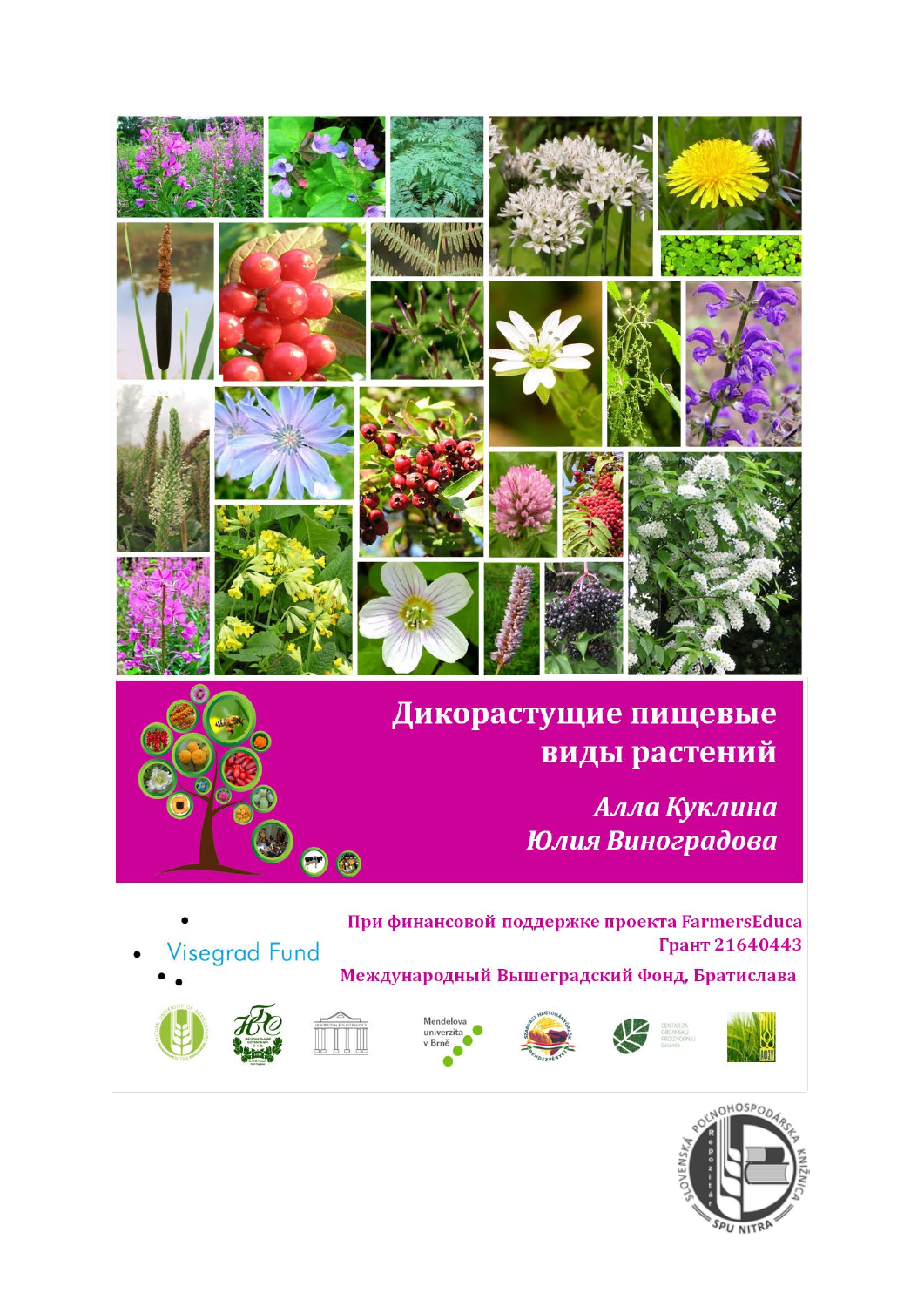## **Slovak University of Agriculture in Nitra Faculty of Agrobiology and Food Resources Institute of Biodiversity Conservation and Biosafety**

**Alla Kuklina, Yulia Vinogradova**

# **Wild-growing Edible Plants**

**Publication for Specialized Courses of the International Project**

## **FarmersEduca**

**Neglected and Underutilized Species in the Socio-Economic Rural Development**

**Project Supported by the Visegrad Fund from Visegrad Grant No. 21640443 (2017-2018)**

**ISBN 978-80-552-1856-4** 

**DOI:** <https://doi.org/10.15414/2018.fe-9788055218564>

**Nitra, 2018**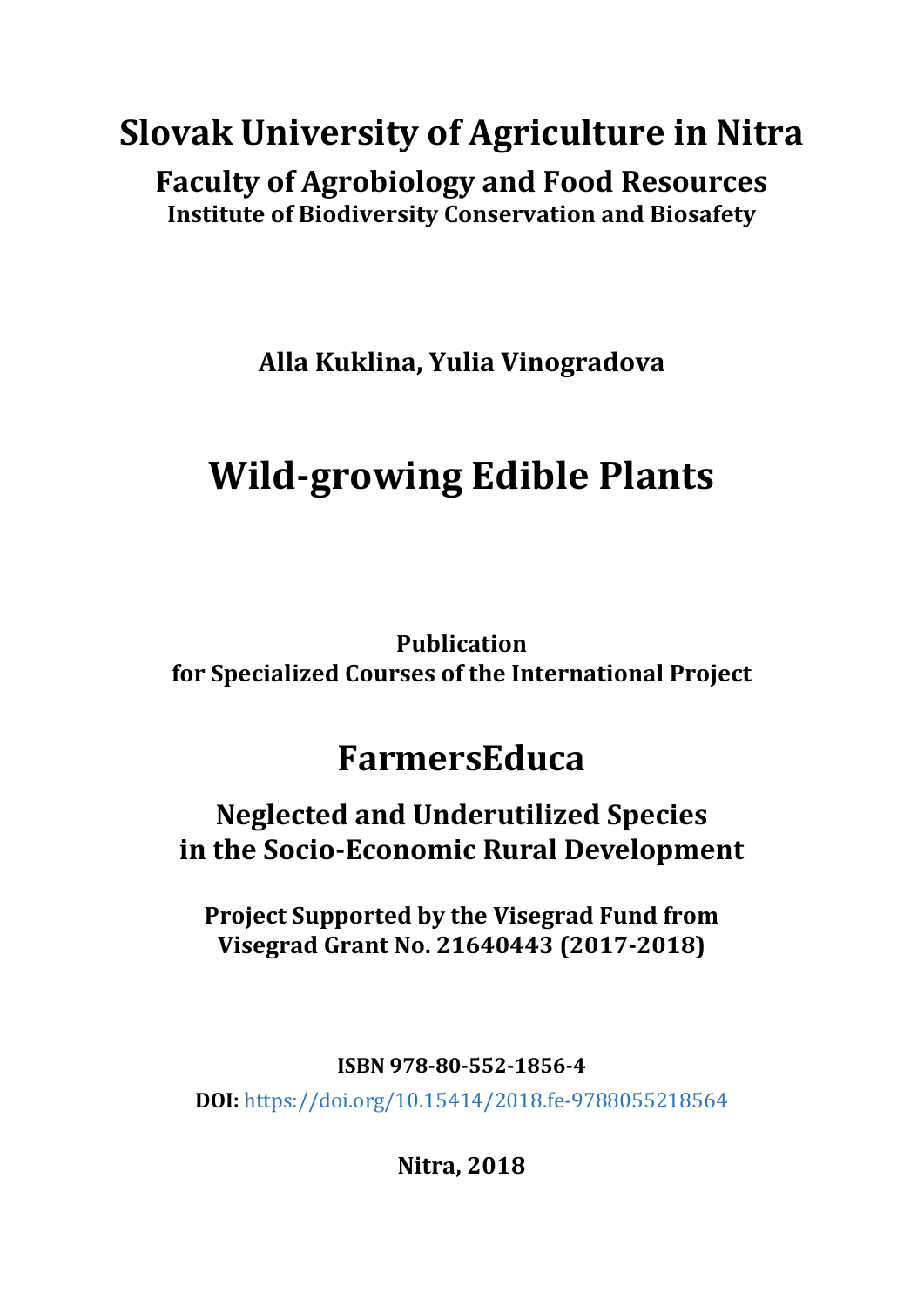#### **Experts from V4 group and other partner institutions participating in the international project** *FarmersEduca*



Arboretum and Institute of Physiography in Bolestraszyce, Poland

Mendel University in Brno, Faculty of Horticulture in Lednice, Czech Republic

> Sarvas Association of Farmers 'National Traditionalists',Sarvas, Hungary

M.M. Gryshko National Botanical Garden of Ukraine National Academy of Sciences, Kyiv, Ukraine

Association of Farmers and Private Landowners in the Transcarpathian Region, Ukraine

> Center of Organic Production, Selenca, Republic of Serbia

Textbook presents the results of research and educational institutions and experts involved in the international network **AgroBio***Net* oriented for the realization of international research, education and development program entitled "Agrobiodiversity for improving nutrition, health, and life quality" which solves the problems of preservation, assessment and use of traditional, less known, less used and forgotten kinds of plants.

In this textbook are also presented results from the solution of research projects that are supported by the Operational Programme Research and Development of the European Regional Development Fund:

**AgroBioTech** ITMS 26220220180 Building Research Centre

**TRIVE** ITMS 26110230085 Development of International Cooperation for Purpose of the Transfer and Implementation of Research and Development in Educational Programs

**ITEBIO** ITMS 26220220115 Support of technologies innovation for special bio-food products for human healthy nutrition

**BioFood** ITMS 26220220115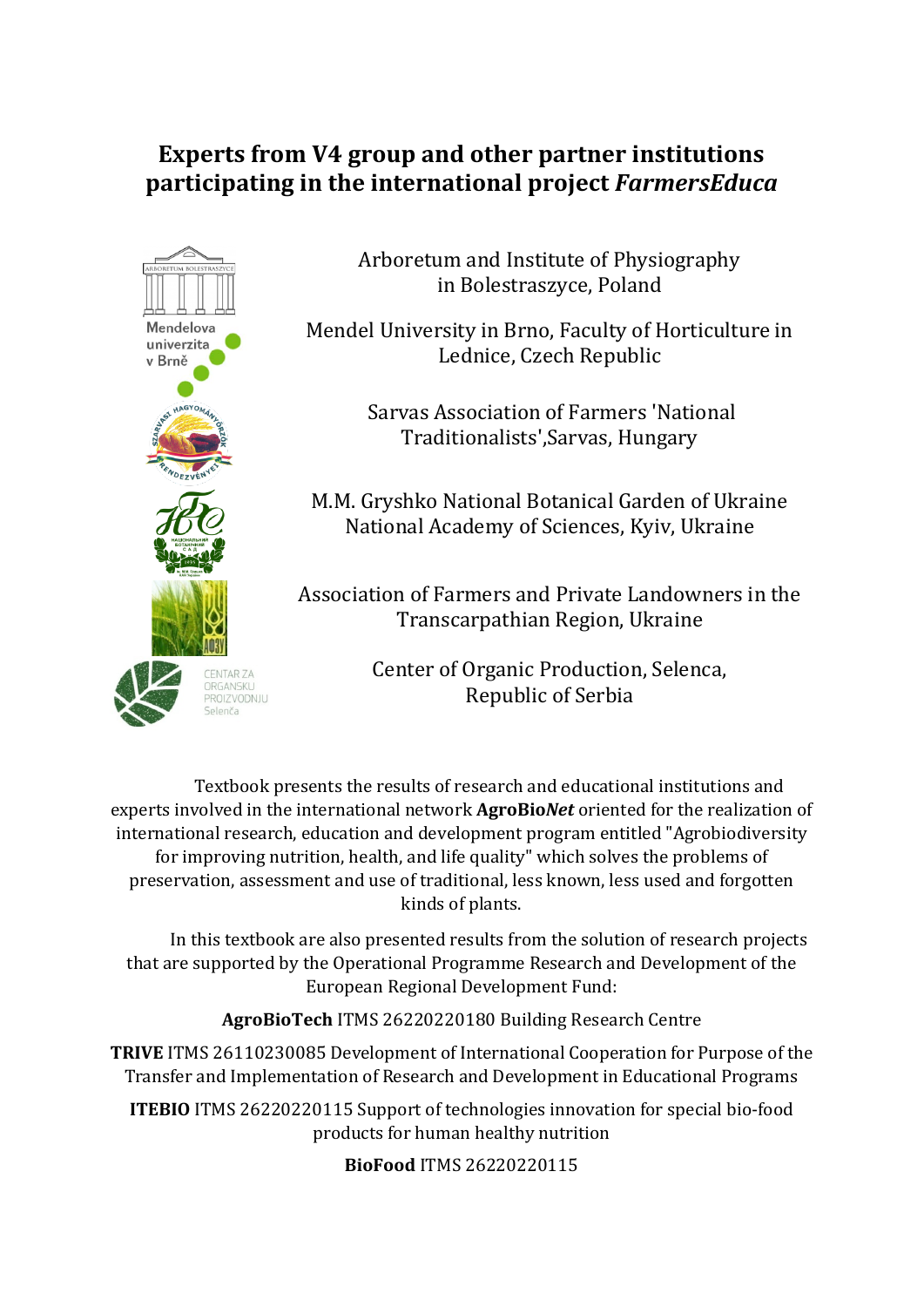#### **Alla Kuklina, Yulia Vinogradova Wild-growing Edible Plants**

Neglected plants contain biologically active substances, which are important for the normal functioning of the human organism. Many wild-growing plants are universal, because they serve both as food as well pharmaceutical drugs. Plants help in the prevention of disease and also have healing properties. Plants can soothe the nervous system, relieve headaches, normalize blood pressure, and treat the digestive system. They help with colds; they have wound-healing properties, blood-resurrecting, diaphoretic and diuretic properties. Fruits and leaves of some wild plants contain many vitamins that strengthen health. Wild plants have a positive effect on a person living in a stressful and unfavourable environment. They increase immunity, help with cardiovascular and oncological diseases.

The authors describe in this book about 30 edible wild herbs and woody plants being common in Europe. The book contains information on the natural distribution range and morphological and biochemical characters of each species. Common names of plants, the timing of their harvesting and the possibilities of using them as food or phyto-pharmacological drugs. Colour pictures of different organs help to identification the useful species.

The wild plants described in the book can be eaten fresh or after cooking. These plants as canned goods are consumed during the winter and spring periods, when there aren't fresh vegetables and fruits. Different organs of the plants are used as a food. Shoots are used in *Urtica dioica, Pulmonaria officinalis, Salvia officinalis, Stellaria media*, leaves - in *Taraxacum campylodes, Primula veris, Rumex acetosa, Myrris odorata, Allium ursinum, Pteridium aquilinum, Aegopodium podagraria*. Flowers are eating in *Trifolium pratense, Taraxacum campylodes*; fruit and seeds in *Crataegus monogyna, Sambucus nigrа, Rubus caesius, Sorbus aucuparia, Prunus padus, Viburnum opulus*. Roots and rhizome are used for food in *Arctium lappa, Armoracia rusticana, Typha latifolia* and *Cichorium intybus*.

The book contains 190 recipes for the cooking the tasty dishes. Soup, salads, sauces, gravies, jam, jelly, mousses, teas, coffee and alcoholic beverages are prepared from plants. Food and drink from wild plants have a special taste and colour and are useful for human ration. Recipes of many dishes were forgotten or lost entirely. Nowadays they are given in the book and should help to people being healthier and better functioning.